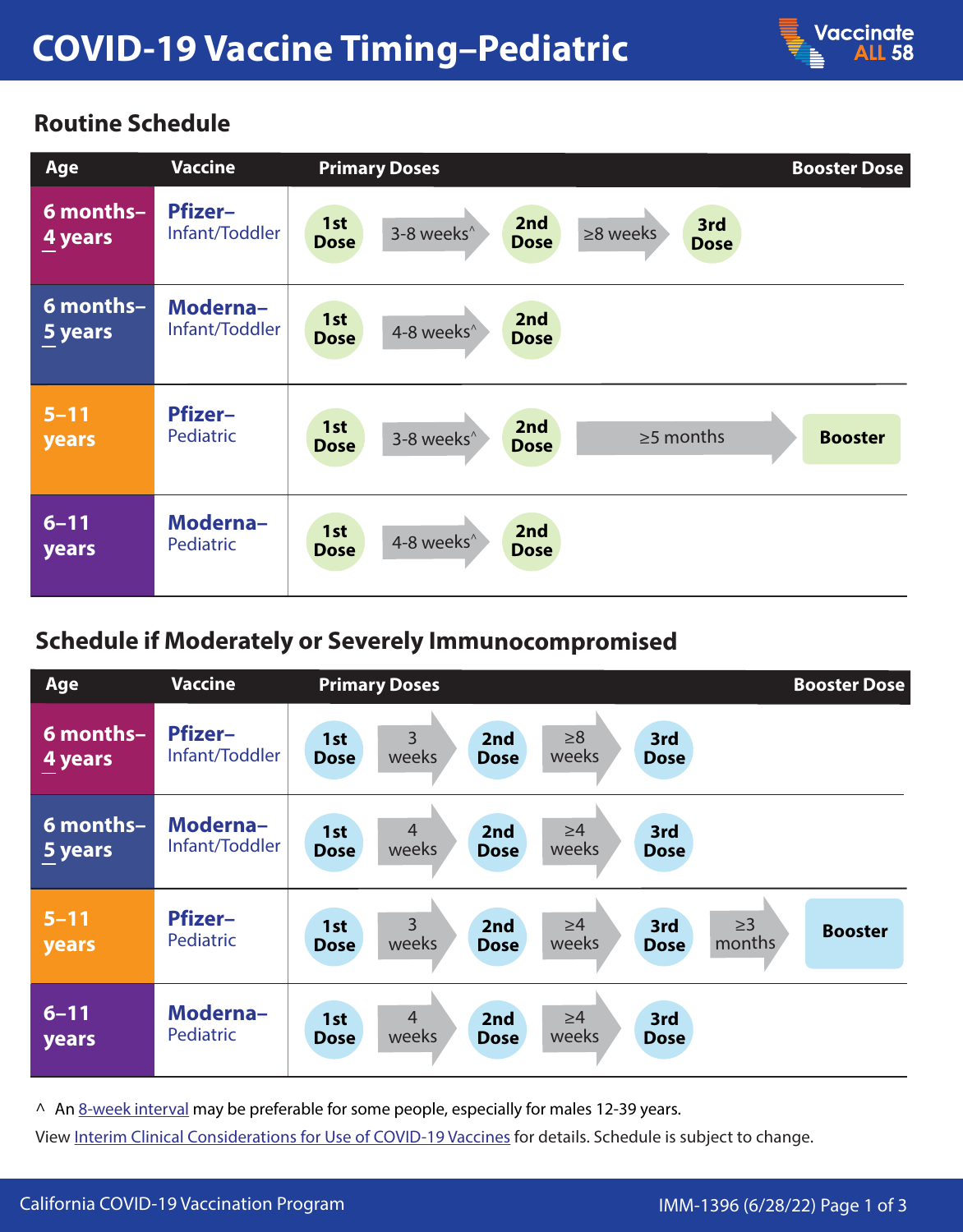

## **Routine Schedule**



^ An [8-week interval m](https://www.cdc.gov/vaccines/covid-19/clinical-considerations/interim-considerations-us.html#not-immunocompromised)ay be preferable for some people, especially for males 12-39 years.

\* Although use of mRNA COVID-19 vaccines is preferred, the Janssen vaccine may be offered in [some situations.](https://www.cdc.gov/coronavirus/2019-ncov/vaccines/different-vaccines/janssen.html#When-to-Consider-J&J)

View [Interim Clinical Considerations for Use of COVID-19 Vaccines](https://www.cdc.gov/vaccines/covid-19/clinical-considerations/covid-19-vaccines-us.html) for details. Schedule is subject to change.